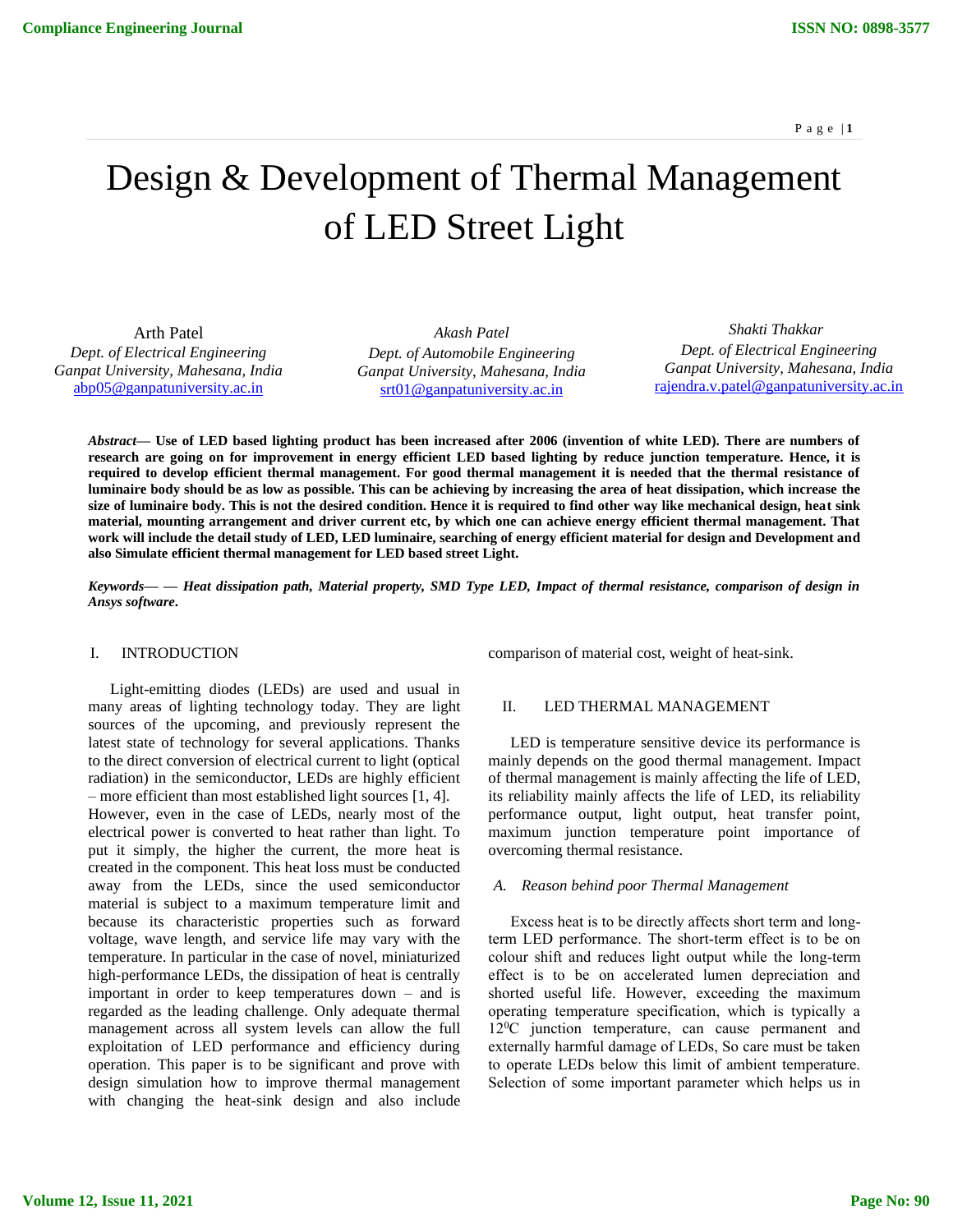improves the good thermal management, these parameters are mentioned below.

- 1. Proper LED selection
- 2. Selection of Driver circuit at lower.
- 3. Thermal management parameters selection (conduction , convection ,radiation)
- 4. Proper Dimension of Heat sink selection

## III. LED DRIVER'S

The significance of LEDs driver is to connect arrays of LEDs with supply voltage. Single LED is operating at typically 3 to 3.7 V DC, 250-350 mA, accordingly depending upon number of LEDs connected in series the input voltage to LEDs array required. In this project in one parallel circuit 4 LEDs are connected in series and accordingly constant 12 V DC supply required from output terminal of LEDs Driver. Also, LEDs driver should capable of delivering required input current to LEDs array, in this project 6 parallel circuit are designed accordingly driver should capable of delivering minimum 250-350 mA. It step down AC input voltage and convert in to DC voltage and also regulates output voltage so that constant DC voltage delivers to LEDs array. According the ideal LEDs driver shall meet following most significant requirement.

- 1. It should provide constant DC input voltage to arrays of LEDs for vide range of input voltage i.e. it should regulate its output voltage against changes in the input voltage and deliver Constant DC voltage to LEDs array.
- 2. The output voltage waveform should be ripple free and pure DC because for long life of LEDs and low depreciation in light output of LEDs it is most important parameter.
- 3. It should provide protection to LEDs against over voltage, low voltage and S.C current.
- 4. It should capable of delivering required input current to LEDs array.
- 5. It should capable of delivering required input current to LEDs array. The LEDs array shall meet required of Maximum permissible Harmonic current per Watt in (mA/W) as per IEC: 61000-3-2-2005.
- *A. Basically, LED drivers are divided in 2 parts.* 1. Constant Current
	- 2. Constant Voltage
- *B. Basically, Principles of Heat transfer is divided in 3 parts.*
	- 1. Conduction
	- 2. Convection
	- 3. Radiation

Whatever transfer the heat through heat sink is also depend on its material emissivity  $(0 \le \epsilon \le 1)$ . now hear we are using SMD based LED Light and its basic impact of that's type of LEDs are describe below.

- 1. The junction temperature of an LED increases with the generation of heat, with the rate of increase dependent upon the amount of heat that is removed to the ambient.
- 2. The heat is transferred from the junction to the ambient via all elements that make up the thermal management system.
- 3. Crystal is SMD LEDs generate less than 3.6 W of heat in addition to UV light, depending on the current within the suggested operating range.
- 4. When increases ratio of heat dissipation from the backside of led so that SMD led included copper slug in its packaging because of low thermal resistance which has been directly contact with led die.
- 5. The low thermal resistance of the copper slug allows it to quickly transfer heat from the die.
- 6. It is strongly recommended to attach a heat sink to the copper slug with thermal paste to facilitate further thermal transfer to them.
- 7. Heat is generated to the semiconductor chip which is sub mount to the copper slug at bottom of the SMD LED, then TIM (thermal pad thermal paste) then heat sink then to ambient temperature.

| Criteria             | <b>RTD</b>                              | <b>Thermistor</b>                            | <b>Thermocouple</b>               | <b>IC</b> sensor                                      |
|----------------------|-----------------------------------------|----------------------------------------------|-----------------------------------|-------------------------------------------------------|
| Temperature range    | $-250^{\circ}$ C to<br>$+750^{\circ}$ C | -100°C to +500°C                             | $-267^{\circ}$ C to<br>$+2316$ °C | -55 $\mathrm{^{\circ}C}$ to +200 $\mathrm{^{\circ}C}$ |
| Accuracy             | Best                                    | Depends on<br>calibration                    | Good                              | Good                                                  |
| Linearity            | Good                                    | Worst                                        | Good                              | Best                                                  |
| Sensitivity          | Less                                    | <b>Best</b>                                  | Worst                             | Good                                                  |
| Circuitry            | Complex                                 | Depends on<br>accuracy/power<br>requirements | Complex                           | Simplest                                              |
| Power consumption    | High when taking measurement            |                                              | Low-high                          | Lowest                                                |
| Relative system cost | \$\$-\$\$\$                             | S-SSS                                        | <b>SS-SSS</b>                     |                                                       |

# IV. MEASURE THE JUNCTION TEMPERATURE USING VARIOUS METHODS.

Fig.1: Table of Different methods

And most important parts of this paper are how to select the heat sinks and improves thermal management of LED Street light. When selection of heat sinks some basic thermal criteria is necessary but various parameter that affect to the thermal performance of the system not only heat sink performance. When special of specific one of the heat sinks depend on thermal economical acceptable for the including outer nearby heat sink condition. When selecting a heat sink, it is required to classify the air flow as natural,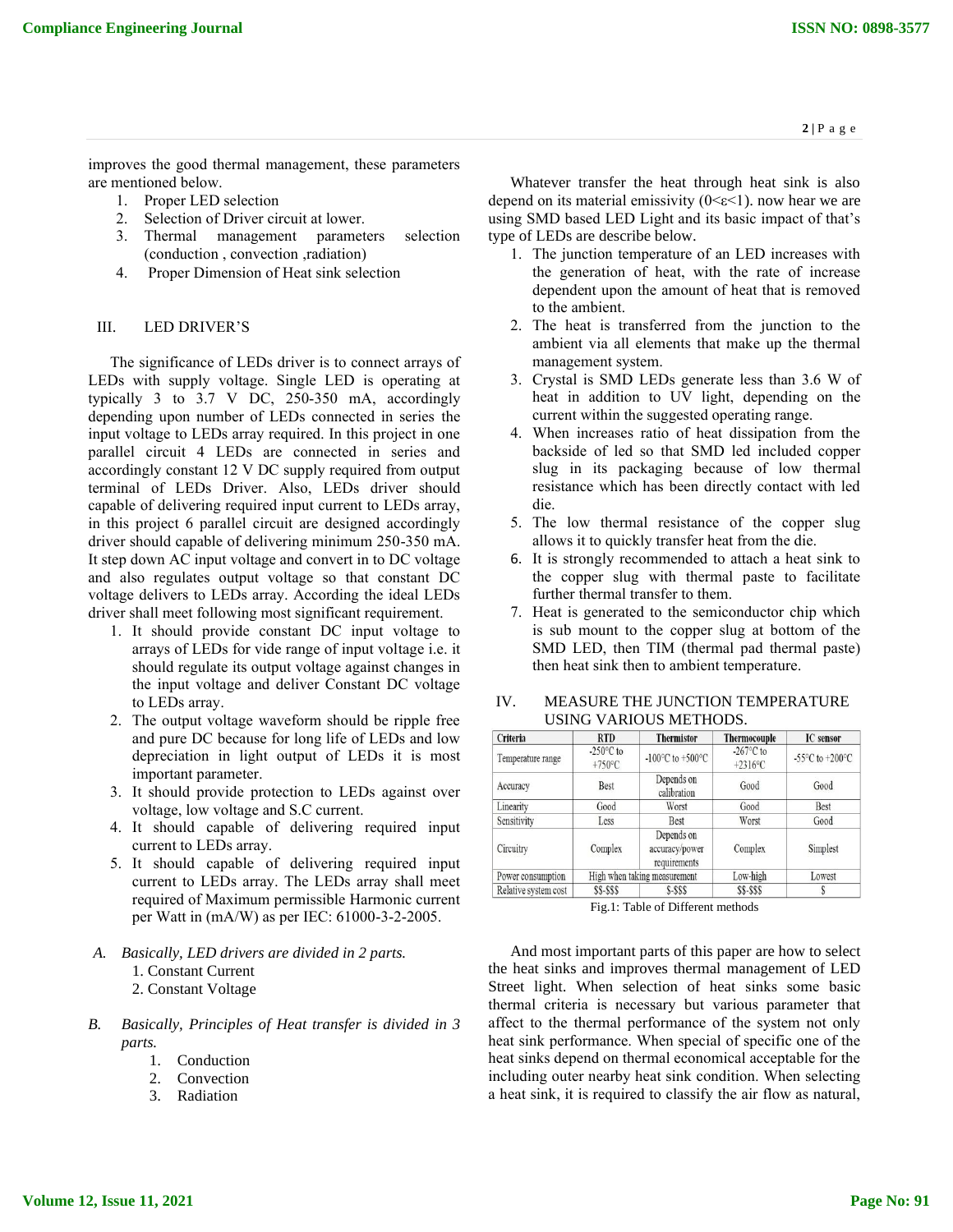$\mathbf{3} \mid \mathbf{P}$ a g e

low flow mixed, or high flow forced convection. In case of natural convection, no need of any external cooling facility but forced convection to be included external device like fan/blower. In a schedule of heat sink, finest fin spacing is strongly related to 2 parameters flow velocity and fin length in the direction of the flow.

| Flow condition m/s | volumetric resistance cm3 |
|--------------------|---------------------------|
| Natural convection | $50 - 800(30 - 50)$       |
| 1.0(200)           | $120 - 250(10 - 15)$      |
| 2.5(500)           | $80-150(5-10)$            |
| 5.0(1000)          | $50 - 80(3 - 5)$          |

#### Table 1: Range of volumetric Rth

#### *C. Design Parameters*

A list of design limitations for a heat sink may contain parameters, such as below.

- 1. Induced method flow velocity
- 2. Presented pressure drop
- 3. Cross sectional geometry of external flow
- 4. Amount of mandatory heat dissipation
- 5. Maximum heat sink temperature
- 6. Ambient fluid temperature
- 7. Maximum size of the heat sink
- 8. Location with respect to the gravity

# V. MODELING AND SIMULATION RESULTS

Considering below Simulation Design or Another Design Via ANSYS and measurement of Temperature and reduces Temperature of LED and Getting good output using Different Design or Material as soon as possible.

*A. Thermal equipment circuite of Luminaries*



Fig.2: Internal circuite diagram of Luminaire

## *B. Calculation*

## **Per LED Calculation**

| PerLED Wattage = $49*0.9/24$                                                                | <b>1.83 Watt</b>                                                           |
|---------------------------------------------------------------------------------------------|----------------------------------------------------------------------------|
| 2 Watt LED consume 1.83 watt in form of<br>light(radiation) and heat(convection)            | 30% in form of light =1.83*30%=0.555<br>70% in form of heat=1.83*70%=1.295 |
| 1 LED CONSUME 1.295 watt heat so, 24 LED<br>$=$ ?                                           | $1.295*24 = 31.08$ Watt                                                    |
| 1 LED area is 12.25 mm <sup>2</sup> $24$ LED area=?                                         | $294 \text{ mm}^2$                                                         |
| Heat flux = watt/led area                                                                   | $31.08/294 = 0.105714$ W/mm <sup>2</sup>                                   |
| Convection area (total area of removal heat in<br>air)                                      | $0.168115$ W/mm <sup>2 * 0</sup> C                                         |
| Now selected convection of area at that<br>stagnated air is selected of natural convection. | $5*10·6$ W/mm <sup>2 <math>*</math>0</sup> C                               |
| Weight = Volume $\times$ Density                                                            | $1.743 \times 2770 \times 10^{-5} \times 10^{-9} = 483$ gm                 |
| 1 kg AL6063 material cost in Indian Rs.300<br>accordingly existing design weight (483gm)    | So that cost is 144.9 Rs.                                                  |
|                                                                                             |                                                                            |

Table 2: LED Calculation table

## *C. Material Property*

Various Kind of Material properties as below: Subcategory: Aluminium Alloy, Metal.

| Material  | Specific Thermal conductivity of<br>material |  |  |
|-----------|----------------------------------------------|--|--|
| Copper    | 400                                          |  |  |
| Aluminium | 200                                          |  |  |
| Silicon   | 149                                          |  |  |
| Tin       | 67                                           |  |  |
| Silver    | 429                                          |  |  |
| Air       | 0.0231                                       |  |  |
| AL6063    | 218                                          |  |  |

Table 3: Various Material Properties

#### *D. Ansys Steady State Thermal Tools*

ANSYS was developed by ANSYSinc. USA is dedicated Computer Aided Finite Element Modelling and Finite element tools. The Graphical user interface (GUI) of ANSYS enables the user to work (3-D) model and also help generate results from them. The following are the list of analysis that we can perform of ANSYS.

- 1. Structural Analysis.
- 2. Thermal Analysis.
- 3. Fluid Analysis.
- 4. Electromagnetic field Analysis.
- 5. Acustic Analysis.
- 6. Cougled field Analysis